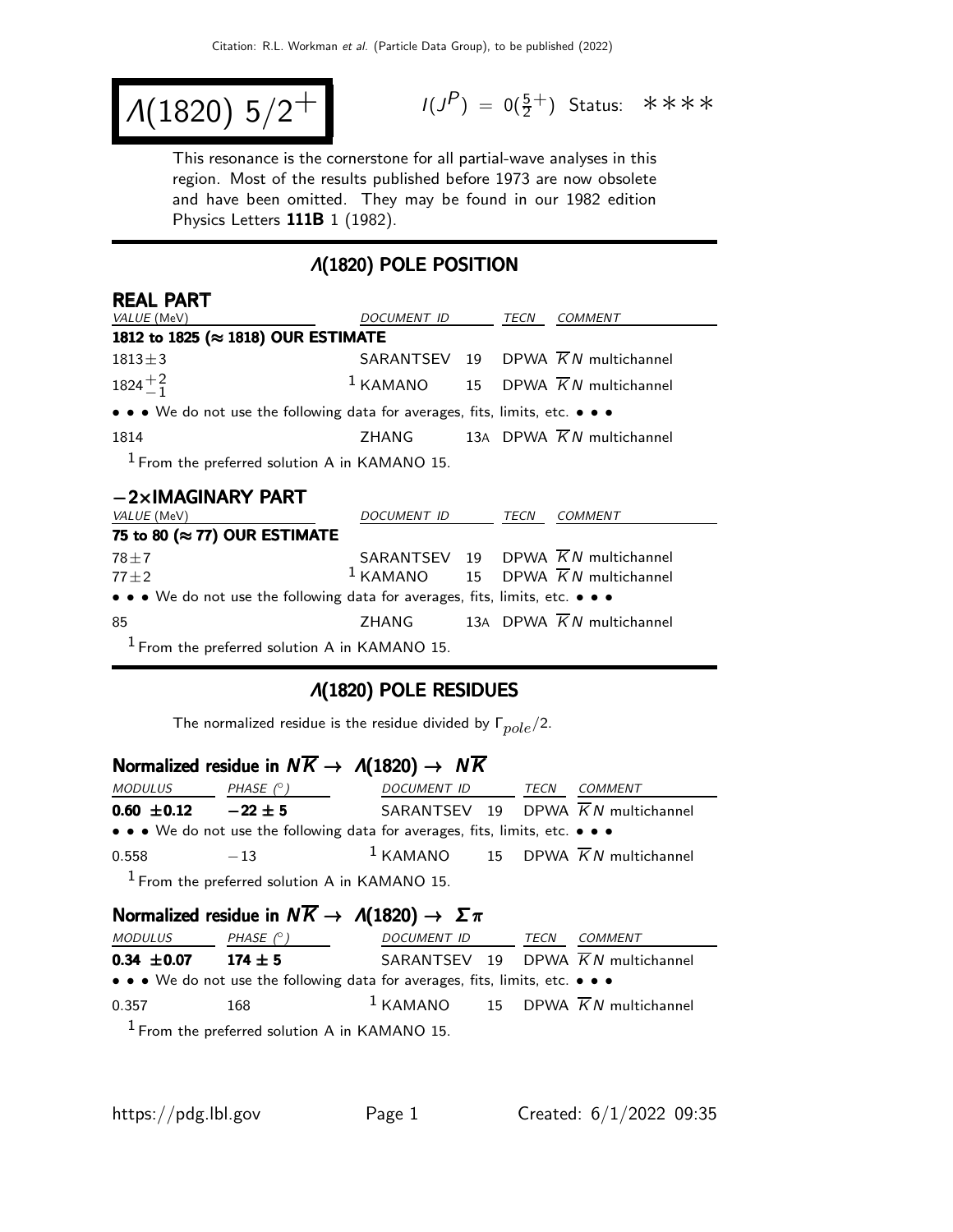Citation: R.L. Workman et al. (Particle Data Group), to be published (2022)

**Normalized residue in**  $N\overline{K} \rightarrow A(1820) \rightarrow \Lambda \eta$ <br>MODULUS PHASE (°)<br>DOCUMENT ID TECN COMMENT • • • We do not use the following data for averages, fits, limits, etc. • • •  $0.0184 -3$  $1$  KAMANO 15 DPWA  $\overline{K}N$  multichannel  $<sup>1</sup>$  From the preferred solution A in KAMANO 15.</sup> Normalized residue in  $N\overline{K} \rightarrow \Lambda(1820) \rightarrow \Xi K$ MODULUS PHASE (◦) DOCUMENT ID TECN COMMENT  $\sim 0$  SARANTSEV 19 DPWA  $\overline{K}N$  multichannel • • • We do not use the following data for averages, fits, limits, etc. • • • 0.00111 70  $1 KAMANO$  15 DPWA  $\overline{K}N$  multichannel  $<sup>1</sup>$  From the preferred solution A in KAMANO 15.</sup> **Normalized residue in**  $N\overline{K} \rightarrow A(1820) \rightarrow \Sigma(1385)\pi$ **, P-wave**<br>MODULUS PHASE C) DOCUMENT ID TECN COMM TECN COMMENT **0.07**  $\pm$ **0.02** −60  $\pm$  50 SARANTSEV 19 DPWA  $\overline{K}N$  multichannel • • • We do not use the following data for averages, fits, limits, etc. • • • 0.340 161 161 1 KAMANO 15 DPWA  $\overline{K}N$  multichannel  $<sup>1</sup>$  From the preferred solution A in KAMANO 15.</sup> **Normalized residue in**  $N\overline{K} \rightarrow A(1820) \rightarrow \Sigma(1385)\pi$ **, F-wave**<br>MODULUS PHASE (°) DOCUMENT ID TECN COMM TECN COMMENT **0.11**  $\pm$ **0.04 5**  $\pm$  **45** SARANTSEV 19 DPWA  $\overline{K}N$  multichannel • • • We do not use the following data for averages, fits, limits, etc. • • • 0.201 151 1 KAMANO 15 DPWA  $\overline{K}N$  multichannel  $<sup>1</sup>$  From the preferred solution A in KAMANO 15.</sup> Normalized residue in  $N\overline{K} \to A(1820) \to N\overline{K}^*(892)$ , S=1/2, F-wave  $MODULUS$  PHASE  $(°)$  DOCUMENT ID TECN COMMENT **0.02**  $\pm$ **0.02** SARANTSEV 19 DPWA  $\overline{K}N$  multichannel • • • We do not use the following data for averages, fits, limits, etc. • • • 0.00750 41  $1 KAMANO$  15 DPWA  $\overline{K}N$  multichannel  $<sup>1</sup>$  From the preferred solution A in KAMANO 15.</sup> Normalized residue in  $N\overline{K} \to A(1820) \to N\overline{K}^*(892)$ , S=3/2, P-wave MODULUS PHASE (°) DOCUMENT ID TECN COMMENT **0.35**  $\pm$ **0.15 −30**  $\pm$  **45** SARANTSEV 19 DPWA KN multichannel • • • We do not use the following data for averages, fits, limits, etc. • • • 0.171  $-139$  1 KAMANO 15 DPWA  $\overline{K}N$  multichannel  $<sup>1</sup>$  From the preferred solution A in KAMANO 15.</sup> Normalized residue in  $N\overline{K} \to A(1820) \to N\overline{K}^*(892)$ , S=3/2, F-wave  $MODULUS$  PHASE  $(°)$ ) DOCUMENT ID TECN COMMENT  $0.02 \pm 0.02$   $\pm 0.02$  SARANTSEV 19 DPWA  $\overline{K}N$  multichannel • • • We do not use the following data for averages, fits, limits, etc. • • • 0.000517 161  $1 KAMANO$  15 DPWA  $\overline{K}N$  multichannel https://pdg.lbl.gov Page 2 Created: 6/1/2022 09:35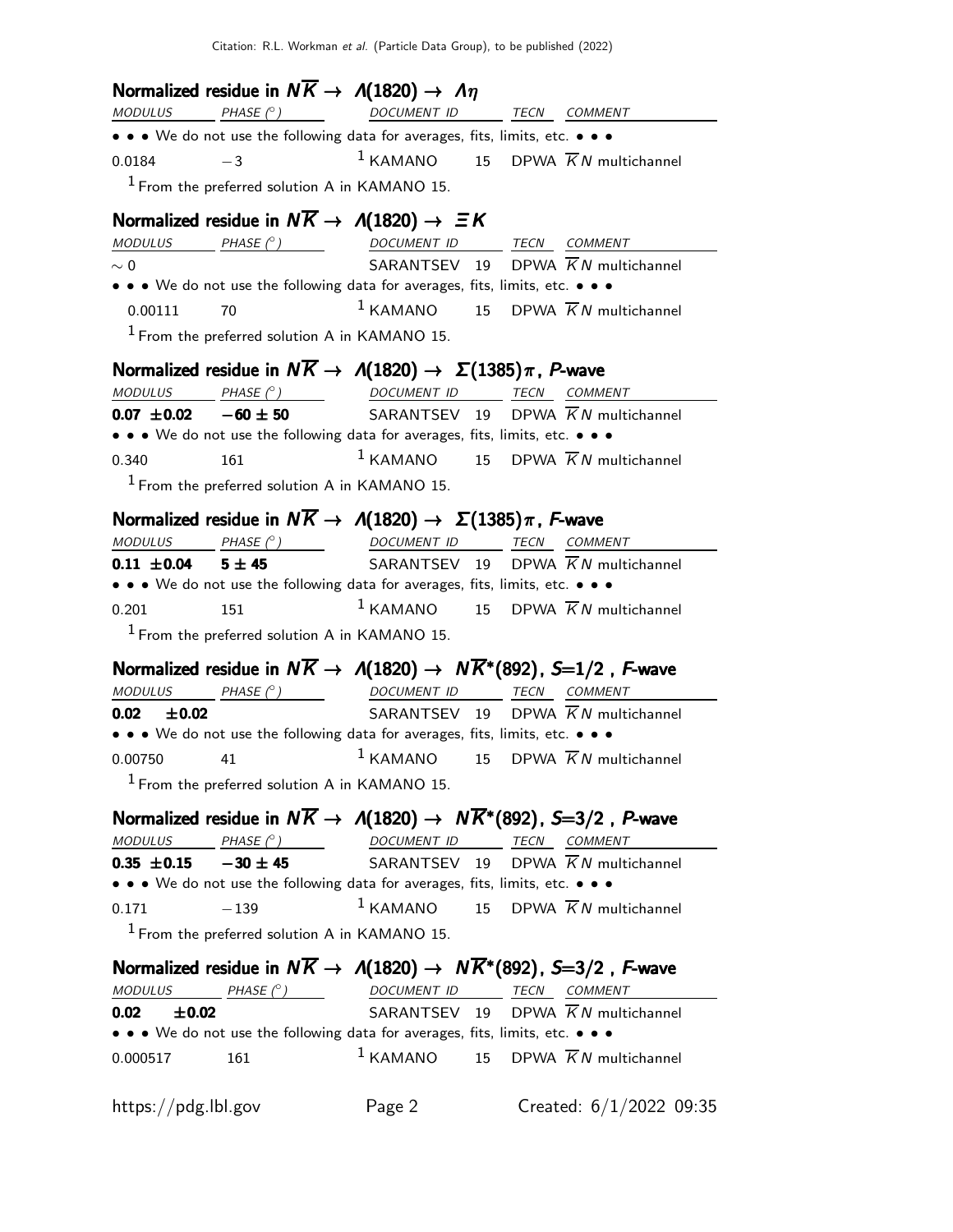1 From the preferred solution A in KAMANO 15.

#### Λ(1820) MASS

|            | VALUE (MeV)                                                                   | DOCUMENT ID                                               | TECN | <b>COMMENT</b>                                    |
|------------|-------------------------------------------------------------------------------|-----------------------------------------------------------|------|---------------------------------------------------|
|            | 1815 to 1825 ( $\approx$ 1820) OUR ESTIMATE                                   |                                                           |      |                                                   |
| $1822 + 4$ |                                                                               |                                                           |      | SARANTSEV 19 DPWA $\overline{K}N$ multichannel    |
|            | $1823.5 \pm 0.8$                                                              | ZHANG                                                     |      | 13A DPWA $\overline{K}N$ multichannel             |
| $1823 + 3$ |                                                                               | GOPAL                                                     |      | 80 DPWA $\overline{K}N \rightarrow \overline{K}N$ |
| $1819 + 2$ |                                                                               | ALSTON- 78 DPWA $\overline{K}N \rightarrow \overline{K}N$ |      |                                                   |
| $1821 + 2$ |                                                                               | KANE                                                      |      | 74 DPWA $K^- p \to \Sigma \pi$                    |
|            | • • • We do not use the following data for averages, fits, limits, etc. • • • |                                                           |      |                                                   |
| 1830       |                                                                               | <b>DECLAIS</b>                                            |      | 77 DPWA $\overline{K}N \rightarrow \overline{K}N$ |
| 1822       | $+2$                                                                          | GOPAL                                                     |      | 77 DPWA $\overline{K}N$ multichannel              |
| 1817       | or 1819                                                                       | <sup>1</sup> MARTIN                                       |      | 77 DPWA $\overline{K}N$ multichannel              |
|            |                                                                               |                                                           |      |                                                   |

 $<sup>1</sup>$  The two MARTIN 77 values are from a T-matrix pole and from a Breit-Wigner fit.</sup>

# Λ(1820) WIDTH

| <i>VALUE</i> (MeV)                                                            | <b>DOCUMENT ID</b> |  | TECN | <b>COMMENT</b>                                    |  |  |
|-------------------------------------------------------------------------------|--------------------|--|------|---------------------------------------------------|--|--|
| 70 to 90 (≈ 80) OUR ESTIMATE                                                  |                    |  |      |                                                   |  |  |
| $80\pm8$                                                                      | SARANTSEV          |  |      | 19 DPWA $\overline{K}N$ multichannel              |  |  |
| $89 + 2$                                                                      | ZHANG              |  |      | 13A DPWA $\overline{K}N$ multichannel             |  |  |
| $77 \pm 5$                                                                    | GOPAL              |  |      | 80 DPWA $\overline{K}N \rightarrow \overline{K}N$ |  |  |
| $72 \pm 5$                                                                    | ALSTON-            |  |      | 78 DPWA $\overline{K}N \rightarrow \overline{K}N$ |  |  |
| $87 \pm 3$                                                                    | KANE               |  |      | 74 DPWA $K^- p \rightarrow \Sigma \pi$            |  |  |
| • • • We do not use the following data for averages, fits, limits, etc. • • • |                    |  |      |                                                   |  |  |
| 82                                                                            | DECLAIS            |  |      | 77 DPWA $\overline{K}N \rightarrow \overline{K}N$ |  |  |
| $81 \pm 5$                                                                    | GOPAL              |  |      | 77 DPWA $\overline{K}N$ multichannel              |  |  |
| 76 or 76                                                                      | $1$ MARTIN         |  |      | 77 DPWA $\overline{K}N$ multichannel              |  |  |
| $1 - 1$ $140 - 111 - 7$ $1 - 1$ $1 - 11 - 1$                                  |                    |  |      |                                                   |  |  |

<sup>1</sup> The two MARTIN 77 values are from a T-matrix pole and from a Breit-Wigner fit.

#### Λ(1820) DECAY MODES

|                       | Mode                                                  | Fraction $(\Gamma_i/\Gamma)$ |
|-----------------------|-------------------------------------------------------|------------------------------|
| $\Gamma_1$            | $N\overline{K}$                                       | $55 - 65 \%$                 |
| $\Gamma_2$            | $\Sigma \pi$                                          | $8 - 14 \%$                  |
| $\Gamma_3$            | $\Sigma(1385)\pi$                                     | $5 - 10 \%$                  |
| $\Gamma_4$            | $\Sigma(1385)\pi$ , P-wave                            |                              |
| $\Gamma_5$            | $\Sigma(1385)\pi$ , F-wave                            | $(2.0 \pm 1.0)$ %            |
| $\Gamma_6$            | $\Lambda$                                             |                              |
| $\Gamma_7$            | $\Xi K$                                               |                              |
| $\Gamma_8$            | $\sum \pi \pi$                                        |                              |
| $\Gamma_{\mathsf{Q}}$ | $N\overline{K}$ *(892), <i>S</i> =1/2, <i>F</i> -wave |                              |
| $\Gamma_{10}$         | $N\overline{K}$ *(892), S=3/2, P-wave                 | $(3.0 \pm 1.0)$ %            |
| $\Gamma_{11}$         | $N\overline{K}$ <sup>*</sup> (892), S=3/2, F-wave     |                              |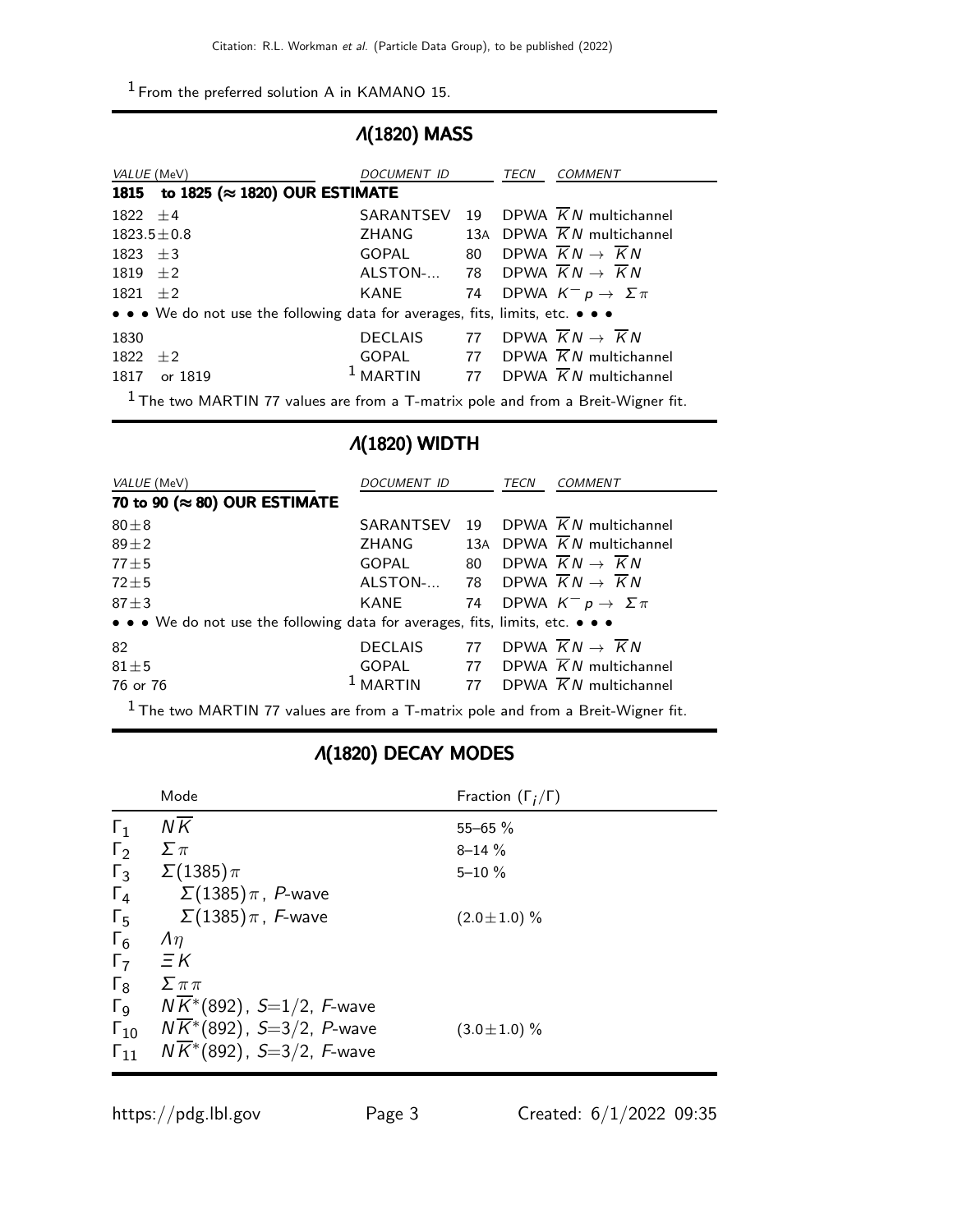### Λ(1820) BRANCHING RATIOS

Errors quoted do not include uncertainties in the parametrizations used in the partial-wave analyses and are thus too small. See also "Sign conventions for resonance couplings" in the Note on  $\Lambda$  and  $\Sigma$  Resonances.

| $\Gamma(N\overline{K})/\Gamma_{\rm total}$                                    |                     |    |             |                                                   |
|-------------------------------------------------------------------------------|---------------------|----|-------------|---------------------------------------------------|
| VALUE                                                                         | <b>DOCUMENT ID</b>  |    | <b>TECN</b> | <b>COMMENT</b>                                    |
| 0.55 to 0.65 OUR ESTIMATE                                                     |                     |    |             |                                                   |
| $0.58 \pm 0.12$                                                               | SARANTSEV           | 19 |             | DPWA $\overline{K}N$ multichannel                 |
| $0.54 \pm 0.01$                                                               | ZHANG               |    |             | 13A DPWA K N multichannel                         |
| $0.58 \pm 0.02$                                                               | GOPAL               | 80 |             | DPWA $\overline{K}N \rightarrow \overline{K}N$    |
| $0.60 \pm 0.03$                                                               | ALSTON-             |    |             | 78 DPWA $\overline{K}N \rightarrow \overline{K}N$ |
| • • • We do not use the following data for averages, fits, limits, etc. • • • |                     |    |             |                                                   |
| 0.547                                                                         | $1$ KAMANO          |    |             | 15 DPWA $\overline{K}N$ multichannel              |
| 0.51                                                                          | <b>DECLAIS</b>      | 77 |             | DPWA $\overline{K}N \rightarrow \overline{K}N$    |
| $0.57 \pm 0.02$                                                               | GOPAL               | 77 |             | DPWA See GOPAL 80                                 |
| or 0.58<br>0.59                                                               | <sup>2</sup> MARTIN |    |             | 77 DPWA $\overline{K}N$ multichannel              |

1 From the preferred solution A in KAMANO 15.

 $2$  The two MARTIN 77 values are from a T-matrix pole and from a Breit-Wigner fit.

| $\Gamma(\Sigma \pi)/\Gamma_{\rm total}$                                       |             |      |                                                 | $\Gamma_2/\Gamma$ |
|-------------------------------------------------------------------------------|-------------|------|-------------------------------------------------|-------------------|
| <i>VALUE</i>                                                                  | DOCUMENT ID | TECN | <i>COMMENT</i>                                  |                   |
| $0.19 \pm 0.04$                                                               |             |      | SARANTSEV 19 DPWA $\overline{K}N$ multichannel  |                   |
| • • • We do not use the following data for averages, fits, limits, etc. • • • |             |      |                                                 |                   |
| 0.218                                                                         |             |      | $1$ KAMANO 15 DPWA $\overline{K}N$ multichannel |                   |
|                                                                               |             |      |                                                 |                   |

 $<sup>1</sup>$  From the preferred solution A in KAMANO 15.</sup>

# $\Gamma(\Sigma(1385)\pi$ , P-wave)/Γ<sub>total</sub> Γ<sub>4</sub>/Γ

| <i>VALUE</i>                                                                  | DOCUMENT ID TECN COMMENT |  |                                                          |
|-------------------------------------------------------------------------------|--------------------------|--|----------------------------------------------------------|
| $\sim 0.01$                                                                   |                          |  | SARANTSEV 19 DPWA $\overline{K}N$ multichannel           |
| • • • We do not use the following data for averages, fits, limits, etc. • • • |                          |  |                                                          |
| 0.173                                                                         |                          |  | <sup>1</sup> KAMANO 15 DPWA $\overline{K}N$ multichannel |
| $1$ From the preferred solution A in KAMANO 15.                               |                          |  |                                                          |

# Γ $(\Sigma(1385)\pi$ , F-wave)/Γ<sub>total</sub> Γ<sub>5</sub>/Γ

| $\Gamma(\Sigma(1385)\pi, F$ -wave)/ $\Gamma_{\text{total}}$                   |                  |  |                                                 | $\Gamma_5/\Gamma$ |
|-------------------------------------------------------------------------------|------------------|--|-------------------------------------------------|-------------------|
| VALUE                                                                         | DOCUMENT ID TECN |  | <i>COMMENT</i>                                  |                   |
| $0.02 \pm 0.01$                                                               |                  |  | SARANTSEV 19 DPWA $\overline{K}N$ multichannel  |                   |
| • • • We do not use the following data for averages, fits, limits, etc. • • • |                  |  |                                                 |                   |
| 0.055                                                                         |                  |  | $1$ KAMANO 15 DPWA $\overline{K}N$ multichannel |                   |
| $1$ From the preferred solution A in KAMANO 15.                               |                  |  |                                                 |                   |

| $\Gamma(\Lambda \eta)/\Gamma_{\rm total}$                                                                             |                                   |      |                | $\Gamma_6/\Gamma$ |
|-----------------------------------------------------------------------------------------------------------------------|-----------------------------------|------|----------------|-------------------|
| <i>VALUE</i>                                                                                                          | <i>DOCUMENT ID</i>                | TECN | <i>COMMENT</i> |                   |
| $\bullet \bullet \bullet$ We do not use the following data for averages, fits, limits, etc. $\bullet \bullet \bullet$ |                                   |      |                |                   |
| 0.001                                                                                                                 | $1$ KAMANO $15$ DPWA Multichannel |      |                |                   |
| $1$ From the preferred solution A in KAMANO 15.                                                                       |                                   |      |                |                   |

 $\Gamma_6/\Gamma$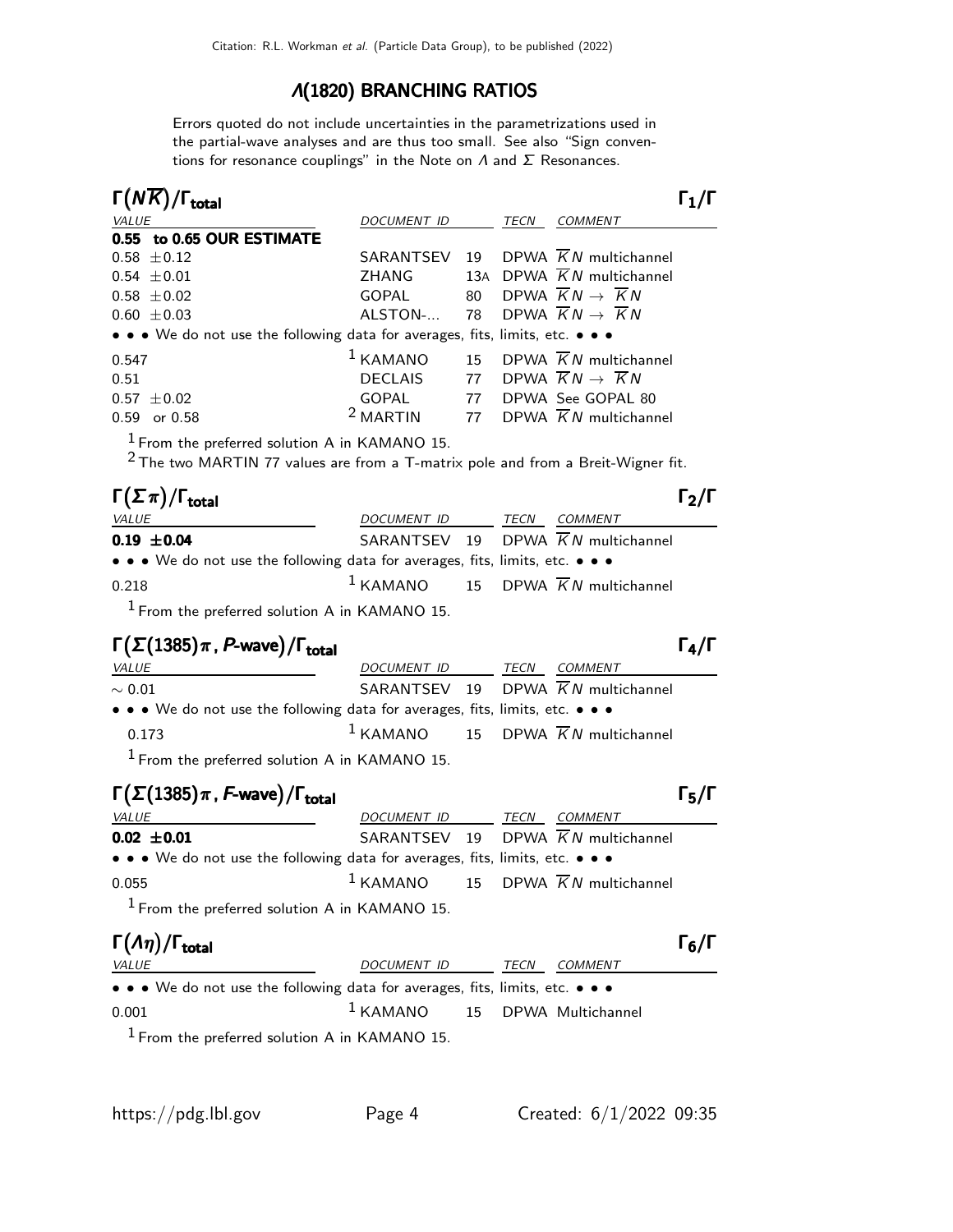Citation: R.L. Workman et al. (Particle Data Group), to be published (2022)

| DOCUMENT ID<br>TECN COMMENT<br><i>VALUE</i><br>• • • We do not use the following data for averages, fits, limits, etc. • • •<br>$1$ KAMANO<br>15 <sub>1</sub><br>DPWA Multichannel<br>not seen<br>$1$ From the preferred solution A in KAMANO 15.<br>$\Gamma(\Sigma \pi \pi)/\Gamma_{\rm total}$<br>DOCUMENT ID TECN COMMENT<br><i>VALUE</i><br><sup>1</sup> ARMENTEROS68C HDBC $K^- N \rightarrow \Sigma \pi \pi$<br>no clear signal<br>$1$ There is a suggestion of a bump, enough to be consistent with what is expected from<br>$\Sigma(1385) \rightarrow \Sigma \pi$ decay.<br>$\Gamma(N\overline{K}^*(892)$ , S=1/2, F-wave)/ $\Gamma_{\rm total}$<br>TECN COMMENT<br>DOCUMENT ID<br><u> 1989 - Johann Barbara, martin a</u><br><i>VALUE</i><br>• • • We do not use the following data for averages, fits, limits, etc. • • •<br>$1$ KAMANO<br>15<br>DPWA Multichannel<br>not seen<br>$1$ From the preferred solution A in KAMANO 15.<br>$\Gamma(N\overline{K}^*(892), S=3/2, P$ -wave)/ $\Gamma_{\rm total}$<br>$\Gamma_{10}/\Gamma$<br><b>VALUE</b><br><u>DOCUMENT ID</u><br>TECN COMMENT<br>ZHANG<br>13A DPWA Multichannel<br>• • • We do not use the following data for averages, fits, limits, etc. • • •<br>$1$ KAMANO<br>15<br>DPWA Multichannel<br>$1$ From the preferred solution A in KAMANO 15.<br>$\Gamma(N\overline{K}^*(892), S=3/2, F$ -wave)/ $\Gamma_{\text{total}}$<br>$\Gamma_{11}/\Gamma$<br><u>DOCUMENT ID</u><br>TECN COMMENT<br><b>VALUE</b><br>• • • We do not use the following data for averages, fits, limits, etc. • • •<br>$1$ KAMANO<br>15<br>DPWA Multichannel<br>not seen<br>$1$ From the preferred solution A in KAMANO 15.<br>$(\Gamma_i \Gamma_f)^{\frac{1}{2}} / \Gamma_{\text{total}}$ in $N \overline{K} \rightarrow A(1820) \rightarrow \Sigma \pi$<br>$({\Gamma_1 \Gamma_2})^{\frac{1}{2}}/{\Gamma}$<br><b>TECN</b><br>VALUE<br>DOCUMENT ID<br><b>COMMENT</b><br>13A DPWA Multichannel<br>$-0.28 \pm 0.01$<br>ZHANG<br>DPWA $\overline{K}N$ multichannel<br>GOPAL<br>$-0.28 \pm 0.03$<br>77<br>KANE<br>DPWA $K^- p \to \Sigma \pi$<br>$-0.28 \pm 0.01$<br>74<br>• • • We do not use the following data for averages, fits, limits, etc. • • •<br>$1$ MARTIN<br>77<br>DPWA $\overline{K}N$ multichannel<br>$-0.25$ or $-0.25$<br>$1$ The two MARTIN 77 values are from a T-matrix pole and from a Breit-Wigner fit.<br>$(\Gamma_1 \Gamma_4)^{\frac{1}{2}} / \Gamma$<br>$(\Gamma_i \Gamma_f)^{1/2}/\Gamma_{\text{total}}$ in $N \overline{K} \rightarrow A(1820) \rightarrow \Sigma(1385) \pi$ , P-wave<br>DOCUMENT ID TECN COMMENT<br><i>VALUE</i><br>$-0.20 \pm 0.02$<br>ZHANG<br>13A DPWA Multichannel<br><sup>1</sup> CAMERON 78 DPWA $K^- p \to \Sigma (1385) \pi$<br>$-0.167 \pm 0.054$<br>PREVOST<br>DPWA $K^ N \rightarrow \Sigma(1385)\,\pi$<br>74<br>$+0.27 \pm 0.03$<br>$1$ The published sign has been changed to be in accord with the baryon-first convention. | $\Gamma(\equiv K)/\Gamma_{\rm total}$ |  |  | $\Gamma_7/\Gamma$            |
|--------------------------------------------------------------------------------------------------------------------------------------------------------------------------------------------------------------------------------------------------------------------------------------------------------------------------------------------------------------------------------------------------------------------------------------------------------------------------------------------------------------------------------------------------------------------------------------------------------------------------------------------------------------------------------------------------------------------------------------------------------------------------------------------------------------------------------------------------------------------------------------------------------------------------------------------------------------------------------------------------------------------------------------------------------------------------------------------------------------------------------------------------------------------------------------------------------------------------------------------------------------------------------------------------------------------------------------------------------------------------------------------------------------------------------------------------------------------------------------------------------------------------------------------------------------------------------------------------------------------------------------------------------------------------------------------------------------------------------------------------------------------------------------------------------------------------------------------------------------------------------------------------------------------------------------------------------------------------------------------------------------------------------------------------------------------------------------------------------------------------------------------------------------------------------------------------------------------------------------------------------------------------------------------------------------------------------------------------------------------------------------------------------------------------------------------------------------------------------------------------------------------------------------------------------------------------------------------------------------------------------------------------------------------------------------------------------------------------------------------------------------------------------------------------------------------------------------------------------------------------------------------------------------------------|---------------------------------------|--|--|------------------------------|
|                                                                                                                                                                                                                                                                                                                                                                                                                                                                                                                                                                                                                                                                                                                                                                                                                                                                                                                                                                                                                                                                                                                                                                                                                                                                                                                                                                                                                                                                                                                                                                                                                                                                                                                                                                                                                                                                                                                                                                                                                                                                                                                                                                                                                                                                                                                                                                                                                                                                                                                                                                                                                                                                                                                                                                                                                                                                                                                          |                                       |  |  |                              |
|                                                                                                                                                                                                                                                                                                                                                                                                                                                                                                                                                                                                                                                                                                                                                                                                                                                                                                                                                                                                                                                                                                                                                                                                                                                                                                                                                                                                                                                                                                                                                                                                                                                                                                                                                                                                                                                                                                                                                                                                                                                                                                                                                                                                                                                                                                                                                                                                                                                                                                                                                                                                                                                                                                                                                                                                                                                                                                                          |                                       |  |  |                              |
|                                                                                                                                                                                                                                                                                                                                                                                                                                                                                                                                                                                                                                                                                                                                                                                                                                                                                                                                                                                                                                                                                                                                                                                                                                                                                                                                                                                                                                                                                                                                                                                                                                                                                                                                                                                                                                                                                                                                                                                                                                                                                                                                                                                                                                                                                                                                                                                                                                                                                                                                                                                                                                                                                                                                                                                                                                                                                                                          |                                       |  |  |                              |
|                                                                                                                                                                                                                                                                                                                                                                                                                                                                                                                                                                                                                                                                                                                                                                                                                                                                                                                                                                                                                                                                                                                                                                                                                                                                                                                                                                                                                                                                                                                                                                                                                                                                                                                                                                                                                                                                                                                                                                                                                                                                                                                                                                                                                                                                                                                                                                                                                                                                                                                                                                                                                                                                                                                                                                                                                                                                                                                          |                                       |  |  |                              |
|                                                                                                                                                                                                                                                                                                                                                                                                                                                                                                                                                                                                                                                                                                                                                                                                                                                                                                                                                                                                                                                                                                                                                                                                                                                                                                                                                                                                                                                                                                                                                                                                                                                                                                                                                                                                                                                                                                                                                                                                                                                                                                                                                                                                                                                                                                                                                                                                                                                                                                                                                                                                                                                                                                                                                                                                                                                                                                                          |                                       |  |  | $\Gamma_8/\Gamma$            |
|                                                                                                                                                                                                                                                                                                                                                                                                                                                                                                                                                                                                                                                                                                                                                                                                                                                                                                                                                                                                                                                                                                                                                                                                                                                                                                                                                                                                                                                                                                                                                                                                                                                                                                                                                                                                                                                                                                                                                                                                                                                                                                                                                                                                                                                                                                                                                                                                                                                                                                                                                                                                                                                                                                                                                                                                                                                                                                                          |                                       |  |  |                              |
|                                                                                                                                                                                                                                                                                                                                                                                                                                                                                                                                                                                                                                                                                                                                                                                                                                                                                                                                                                                                                                                                                                                                                                                                                                                                                                                                                                                                                                                                                                                                                                                                                                                                                                                                                                                                                                                                                                                                                                                                                                                                                                                                                                                                                                                                                                                                                                                                                                                                                                                                                                                                                                                                                                                                                                                                                                                                                                                          |                                       |  |  |                              |
|                                                                                                                                                                                                                                                                                                                                                                                                                                                                                                                                                                                                                                                                                                                                                                                                                                                                                                                                                                                                                                                                                                                                                                                                                                                                                                                                                                                                                                                                                                                                                                                                                                                                                                                                                                                                                                                                                                                                                                                                                                                                                                                                                                                                                                                                                                                                                                                                                                                                                                                                                                                                                                                                                                                                                                                                                                                                                                                          |                                       |  |  |                              |
|                                                                                                                                                                                                                                                                                                                                                                                                                                                                                                                                                                                                                                                                                                                                                                                                                                                                                                                                                                                                                                                                                                                                                                                                                                                                                                                                                                                                                                                                                                                                                                                                                                                                                                                                                                                                                                                                                                                                                                                                                                                                                                                                                                                                                                                                                                                                                                                                                                                                                                                                                                                                                                                                                                                                                                                                                                                                                                                          |                                       |  |  | $\Gamma_{\mathsf{Q}}/\Gamma$ |
|                                                                                                                                                                                                                                                                                                                                                                                                                                                                                                                                                                                                                                                                                                                                                                                                                                                                                                                                                                                                                                                                                                                                                                                                                                                                                                                                                                                                                                                                                                                                                                                                                                                                                                                                                                                                                                                                                                                                                                                                                                                                                                                                                                                                                                                                                                                                                                                                                                                                                                                                                                                                                                                                                                                                                                                                                                                                                                                          |                                       |  |  |                              |
|                                                                                                                                                                                                                                                                                                                                                                                                                                                                                                                                                                                                                                                                                                                                                                                                                                                                                                                                                                                                                                                                                                                                                                                                                                                                                                                                                                                                                                                                                                                                                                                                                                                                                                                                                                                                                                                                                                                                                                                                                                                                                                                                                                                                                                                                                                                                                                                                                                                                                                                                                                                                                                                                                                                                                                                                                                                                                                                          |                                       |  |  |                              |
|                                                                                                                                                                                                                                                                                                                                                                                                                                                                                                                                                                                                                                                                                                                                                                                                                                                                                                                                                                                                                                                                                                                                                                                                                                                                                                                                                                                                                                                                                                                                                                                                                                                                                                                                                                                                                                                                                                                                                                                                                                                                                                                                                                                                                                                                                                                                                                                                                                                                                                                                                                                                                                                                                                                                                                                                                                                                                                                          |                                       |  |  |                              |
|                                                                                                                                                                                                                                                                                                                                                                                                                                                                                                                                                                                                                                                                                                                                                                                                                                                                                                                                                                                                                                                                                                                                                                                                                                                                                                                                                                                                                                                                                                                                                                                                                                                                                                                                                                                                                                                                                                                                                                                                                                                                                                                                                                                                                                                                                                                                                                                                                                                                                                                                                                                                                                                                                                                                                                                                                                                                                                                          |                                       |  |  |                              |
|                                                                                                                                                                                                                                                                                                                                                                                                                                                                                                                                                                                                                                                                                                                                                                                                                                                                                                                                                                                                                                                                                                                                                                                                                                                                                                                                                                                                                                                                                                                                                                                                                                                                                                                                                                                                                                                                                                                                                                                                                                                                                                                                                                                                                                                                                                                                                                                                                                                                                                                                                                                                                                                                                                                                                                                                                                                                                                                          |                                       |  |  |                              |
|                                                                                                                                                                                                                                                                                                                                                                                                                                                                                                                                                                                                                                                                                                                                                                                                                                                                                                                                                                                                                                                                                                                                                                                                                                                                                                                                                                                                                                                                                                                                                                                                                                                                                                                                                                                                                                                                                                                                                                                                                                                                                                                                                                                                                                                                                                                                                                                                                                                                                                                                                                                                                                                                                                                                                                                                                                                                                                                          |                                       |  |  |                              |
|                                                                                                                                                                                                                                                                                                                                                                                                                                                                                                                                                                                                                                                                                                                                                                                                                                                                                                                                                                                                                                                                                                                                                                                                                                                                                                                                                                                                                                                                                                                                                                                                                                                                                                                                                                                                                                                                                                                                                                                                                                                                                                                                                                                                                                                                                                                                                                                                                                                                                                                                                                                                                                                                                                                                                                                                                                                                                                                          | $0.03 \pm 0.01$                       |  |  |                              |
|                                                                                                                                                                                                                                                                                                                                                                                                                                                                                                                                                                                                                                                                                                                                                                                                                                                                                                                                                                                                                                                                                                                                                                                                                                                                                                                                                                                                                                                                                                                                                                                                                                                                                                                                                                                                                                                                                                                                                                                                                                                                                                                                                                                                                                                                                                                                                                                                                                                                                                                                                                                                                                                                                                                                                                                                                                                                                                                          |                                       |  |  |                              |
|                                                                                                                                                                                                                                                                                                                                                                                                                                                                                                                                                                                                                                                                                                                                                                                                                                                                                                                                                                                                                                                                                                                                                                                                                                                                                                                                                                                                                                                                                                                                                                                                                                                                                                                                                                                                                                                                                                                                                                                                                                                                                                                                                                                                                                                                                                                                                                                                                                                                                                                                                                                                                                                                                                                                                                                                                                                                                                                          | 0.006                                 |  |  |                              |
|                                                                                                                                                                                                                                                                                                                                                                                                                                                                                                                                                                                                                                                                                                                                                                                                                                                                                                                                                                                                                                                                                                                                                                                                                                                                                                                                                                                                                                                                                                                                                                                                                                                                                                                                                                                                                                                                                                                                                                                                                                                                                                                                                                                                                                                                                                                                                                                                                                                                                                                                                                                                                                                                                                                                                                                                                                                                                                                          |                                       |  |  |                              |
|                                                                                                                                                                                                                                                                                                                                                                                                                                                                                                                                                                                                                                                                                                                                                                                                                                                                                                                                                                                                                                                                                                                                                                                                                                                                                                                                                                                                                                                                                                                                                                                                                                                                                                                                                                                                                                                                                                                                                                                                                                                                                                                                                                                                                                                                                                                                                                                                                                                                                                                                                                                                                                                                                                                                                                                                                                                                                                                          |                                       |  |  |                              |
|                                                                                                                                                                                                                                                                                                                                                                                                                                                                                                                                                                                                                                                                                                                                                                                                                                                                                                                                                                                                                                                                                                                                                                                                                                                                                                                                                                                                                                                                                                                                                                                                                                                                                                                                                                                                                                                                                                                                                                                                                                                                                                                                                                                                                                                                                                                                                                                                                                                                                                                                                                                                                                                                                                                                                                                                                                                                                                                          |                                       |  |  |                              |
|                                                                                                                                                                                                                                                                                                                                                                                                                                                                                                                                                                                                                                                                                                                                                                                                                                                                                                                                                                                                                                                                                                                                                                                                                                                                                                                                                                                                                                                                                                                                                                                                                                                                                                                                                                                                                                                                                                                                                                                                                                                                                                                                                                                                                                                                                                                                                                                                                                                                                                                                                                                                                                                                                                                                                                                                                                                                                                                          |                                       |  |  |                              |
|                                                                                                                                                                                                                                                                                                                                                                                                                                                                                                                                                                                                                                                                                                                                                                                                                                                                                                                                                                                                                                                                                                                                                                                                                                                                                                                                                                                                                                                                                                                                                                                                                                                                                                                                                                                                                                                                                                                                                                                                                                                                                                                                                                                                                                                                                                                                                                                                                                                                                                                                                                                                                                                                                                                                                                                                                                                                                                                          |                                       |  |  |                              |
|                                                                                                                                                                                                                                                                                                                                                                                                                                                                                                                                                                                                                                                                                                                                                                                                                                                                                                                                                                                                                                                                                                                                                                                                                                                                                                                                                                                                                                                                                                                                                                                                                                                                                                                                                                                                                                                                                                                                                                                                                                                                                                                                                                                                                                                                                                                                                                                                                                                                                                                                                                                                                                                                                                                                                                                                                                                                                                                          |                                       |  |  |                              |
|                                                                                                                                                                                                                                                                                                                                                                                                                                                                                                                                                                                                                                                                                                                                                                                                                                                                                                                                                                                                                                                                                                                                                                                                                                                                                                                                                                                                                                                                                                                                                                                                                                                                                                                                                                                                                                                                                                                                                                                                                                                                                                                                                                                                                                                                                                                                                                                                                                                                                                                                                                                                                                                                                                                                                                                                                                                                                                                          |                                       |  |  |                              |
|                                                                                                                                                                                                                                                                                                                                                                                                                                                                                                                                                                                                                                                                                                                                                                                                                                                                                                                                                                                                                                                                                                                                                                                                                                                                                                                                                                                                                                                                                                                                                                                                                                                                                                                                                                                                                                                                                                                                                                                                                                                                                                                                                                                                                                                                                                                                                                                                                                                                                                                                                                                                                                                                                                                                                                                                                                                                                                                          |                                       |  |  |                              |
|                                                                                                                                                                                                                                                                                                                                                                                                                                                                                                                                                                                                                                                                                                                                                                                                                                                                                                                                                                                                                                                                                                                                                                                                                                                                                                                                                                                                                                                                                                                                                                                                                                                                                                                                                                                                                                                                                                                                                                                                                                                                                                                                                                                                                                                                                                                                                                                                                                                                                                                                                                                                                                                                                                                                                                                                                                                                                                                          |                                       |  |  |                              |
|                                                                                                                                                                                                                                                                                                                                                                                                                                                                                                                                                                                                                                                                                                                                                                                                                                                                                                                                                                                                                                                                                                                                                                                                                                                                                                                                                                                                                                                                                                                                                                                                                                                                                                                                                                                                                                                                                                                                                                                                                                                                                                                                                                                                                                                                                                                                                                                                                                                                                                                                                                                                                                                                                                                                                                                                                                                                                                                          |                                       |  |  |                              |
|                                                                                                                                                                                                                                                                                                                                                                                                                                                                                                                                                                                                                                                                                                                                                                                                                                                                                                                                                                                                                                                                                                                                                                                                                                                                                                                                                                                                                                                                                                                                                                                                                                                                                                                                                                                                                                                                                                                                                                                                                                                                                                                                                                                                                                                                                                                                                                                                                                                                                                                                                                                                                                                                                                                                                                                                                                                                                                                          |                                       |  |  |                              |
|                                                                                                                                                                                                                                                                                                                                                                                                                                                                                                                                                                                                                                                                                                                                                                                                                                                                                                                                                                                                                                                                                                                                                                                                                                                                                                                                                                                                                                                                                                                                                                                                                                                                                                                                                                                                                                                                                                                                                                                                                                                                                                                                                                                                                                                                                                                                                                                                                                                                                                                                                                                                                                                                                                                                                                                                                                                                                                                          |                                       |  |  |                              |
|                                                                                                                                                                                                                                                                                                                                                                                                                                                                                                                                                                                                                                                                                                                                                                                                                                                                                                                                                                                                                                                                                                                                                                                                                                                                                                                                                                                                                                                                                                                                                                                                                                                                                                                                                                                                                                                                                                                                                                                                                                                                                                                                                                                                                                                                                                                                                                                                                                                                                                                                                                                                                                                                                                                                                                                                                                                                                                                          |                                       |  |  |                              |
|                                                                                                                                                                                                                                                                                                                                                                                                                                                                                                                                                                                                                                                                                                                                                                                                                                                                                                                                                                                                                                                                                                                                                                                                                                                                                                                                                                                                                                                                                                                                                                                                                                                                                                                                                                                                                                                                                                                                                                                                                                                                                                                                                                                                                                                                                                                                                                                                                                                                                                                                                                                                                                                                                                                                                                                                                                                                                                                          |                                       |  |  |                              |
|                                                                                                                                                                                                                                                                                                                                                                                                                                                                                                                                                                                                                                                                                                                                                                                                                                                                                                                                                                                                                                                                                                                                                                                                                                                                                                                                                                                                                                                                                                                                                                                                                                                                                                                                                                                                                                                                                                                                                                                                                                                                                                                                                                                                                                                                                                                                                                                                                                                                                                                                                                                                                                                                                                                                                                                                                                                                                                                          |                                       |  |  |                              |
|                                                                                                                                                                                                                                                                                                                                                                                                                                                                                                                                                                                                                                                                                                                                                                                                                                                                                                                                                                                                                                                                                                                                                                                                                                                                                                                                                                                                                                                                                                                                                                                                                                                                                                                                                                                                                                                                                                                                                                                                                                                                                                                                                                                                                                                                                                                                                                                                                                                                                                                                                                                                                                                                                                                                                                                                                                                                                                                          |                                       |  |  |                              |
|                                                                                                                                                                                                                                                                                                                                                                                                                                                                                                                                                                                                                                                                                                                                                                                                                                                                                                                                                                                                                                                                                                                                                                                                                                                                                                                                                                                                                                                                                                                                                                                                                                                                                                                                                                                                                                                                                                                                                                                                                                                                                                                                                                                                                                                                                                                                                                                                                                                                                                                                                                                                                                                                                                                                                                                                                                                                                                                          |                                       |  |  |                              |
|                                                                                                                                                                                                                                                                                                                                                                                                                                                                                                                                                                                                                                                                                                                                                                                                                                                                                                                                                                                                                                                                                                                                                                                                                                                                                                                                                                                                                                                                                                                                                                                                                                                                                                                                                                                                                                                                                                                                                                                                                                                                                                                                                                                                                                                                                                                                                                                                                                                                                                                                                                                                                                                                                                                                                                                                                                                                                                                          |                                       |  |  |                              |
|                                                                                                                                                                                                                                                                                                                                                                                                                                                                                                                                                                                                                                                                                                                                                                                                                                                                                                                                                                                                                                                                                                                                                                                                                                                                                                                                                                                                                                                                                                                                                                                                                                                                                                                                                                                                                                                                                                                                                                                                                                                                                                                                                                                                                                                                                                                                                                                                                                                                                                                                                                                                                                                                                                                                                                                                                                                                                                                          |                                       |  |  |                              |
|                                                                                                                                                                                                                                                                                                                                                                                                                                                                                                                                                                                                                                                                                                                                                                                                                                                                                                                                                                                                                                                                                                                                                                                                                                                                                                                                                                                                                                                                                                                                                                                                                                                                                                                                                                                                                                                                                                                                                                                                                                                                                                                                                                                                                                                                                                                                                                                                                                                                                                                                                                                                                                                                                                                                                                                                                                                                                                                          |                                       |  |  |                              |

https://pdg.lbl.gov Page 5 Created: 6/1/2022 09:35